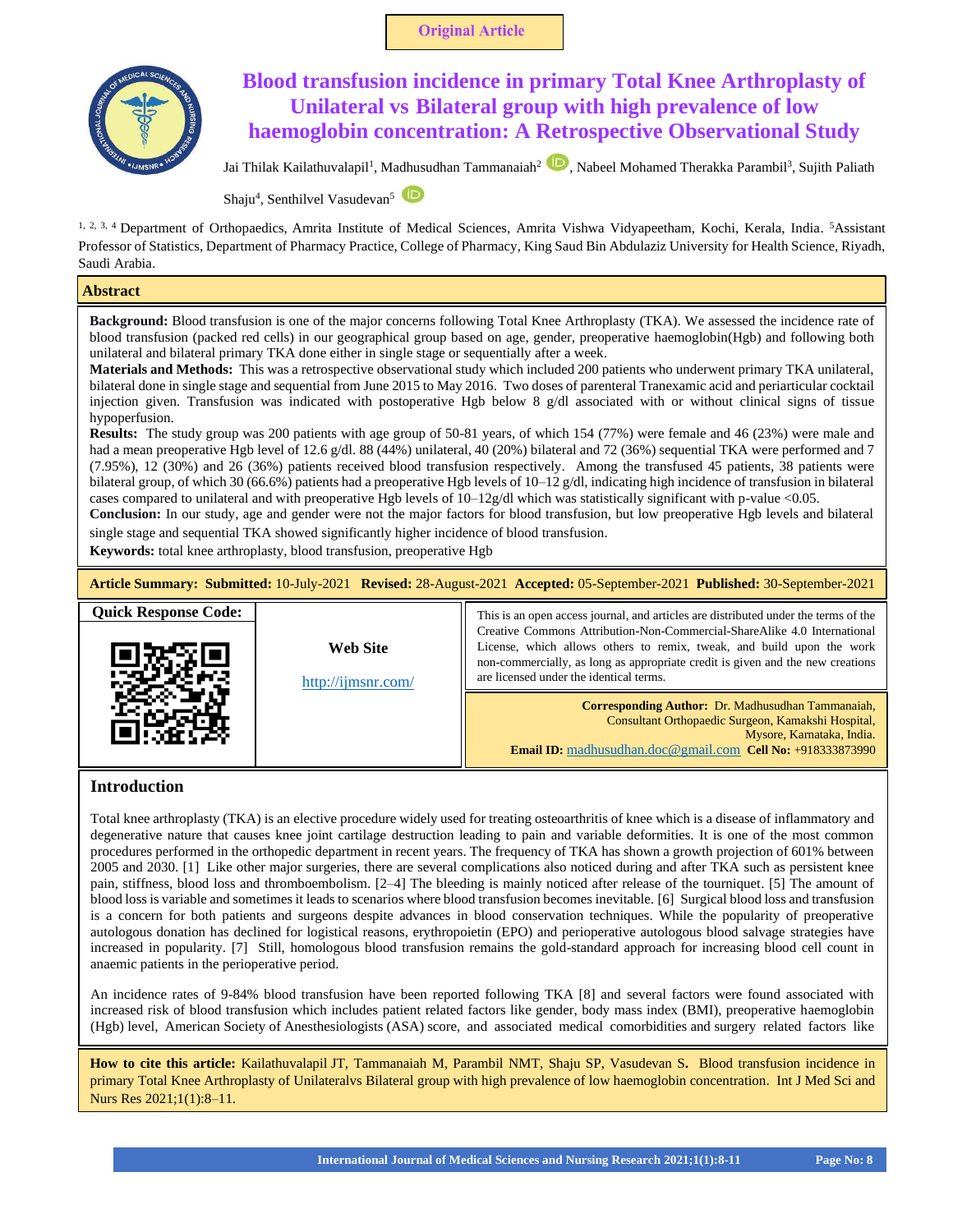operation time, technique, usage of tourniquet and amount of blood loss during perioperative period. [9-12] Though blood transfusion is lifesaving, it is associated with several complications such as hemolytic reactions, transfusion-related lung injury (TRALI), transmission of infectiouspathogens and overall high risk of morbidity and mortality. [13, 14] The aim of this study is to fill the knowledge gap on blood transfusion (packed red cells) following TKA in a variant geographical and ethnic group by estimating its incidence rate based on demographic parameters such as age, gender, preoperative Hgb and following both unilateral and bilateral TKA done either in single stage or sequentially.

#### **Materials and Methods:**

This is a retrospective observational study which includes 200 patients who underwent primary TKA - unilateral, bilateral single stage, bilateral sequential (one week apart) from June 2015 to May 2016. Patients with coagulation disorders, thrombocytopenia, disturbances of platelet function, or other hematological diseases were excluded from the study. Gender, age, preoperative Hgb, unilateral, bilateral(single stage and sequential) were evaluated for their relationship to blood transfusion in the perioperative period. All TKA were performed by a single senior arthroplasty surgeon. All patients received intravenous tranexamic acid 1gm before incision and 4 hours after the surgery unless contraindicated. Tourniquet was used at the time of exposure and cementation only. Periarticular cocktail injection of 30 ml consisting of Bupivacaine, Morphine, epinephrine, antibiotics diluted in normal saline given for all patients. Drain was not used, and compression bandage was applied for adequate tamponade. Hgb levels assessed in the post-anesthesia care unit on postoperative day-1. The trigger for bloodtransfusion was Hgb  $\leq$ 8 g/dl with or without presence of symptoms of tissue hypoperfusion. [15] In patients undergoing sequential TKA, subcutaneous Enoxaparin sodium was given in the interimperiod between the two surgeries and stopped the day prior. Aspirin orally was given in all patientsas DVT prophylaxis for a period of 4 weeks.

**Statistical analysis:** All data were procured retrospectively from a prospectively maintained electronic database (AHMS version 6.0.7) by an independent investigator not involved in the surgery. Institutional review board (IRB) approval was taken. Results were analyzed using SPSS 20.0 version. Quantitative data were expressed as the mean  $\pm$  SD. Categorical data were analyzed with Chi-Square test / Fisher's Exact test wherever applicable. p-value less than 0.05 was considered as statistically significant.

## **Results**

221 patients underwent TKA from June 2015 to May 2016, of which 21 (9.5%) patients were excluded from the study (Revision TKA, coagulation disorders). Of the 200 patients, 46 (23%) were males and 154 (77%) were females. 88 (44%), 40 (20%) and 72 (36%) patients underwent unilateral, bilateral (single stage) and sequential TKA respectively. Mean preoperative Hgb was 12.6 g/dl with overall incidence of blood transfusion in 45 (22.5%) patients and mean postoperative Hgb level with or without transfusion was 11.28 g/dl.

**Age:** To analyze the relationship between age and incidence of blood transfusion, patients were divided into two age groups, 94 (47%) patients with age less than 65 and 106 (53%) patients with age more than 65, of which 20 (21%)

patients and 25 (23.5%) patients were transfused respectively. No statistically significant relationship between age and blood transfusion noted with p-value 0.696. **Gender:** Out of 154 females and 46 males, 37 (24%) patients & 8 (17%) patients received blood transfusion respectively. And the relationship between gender and blood transfusion in TKA was not statistically significant with pvalue 0.231.

**Unilateral / Bilateral / Sequential:** Out of 200 TKA performed, 88 (44%) unilateral, 40 (20%) bilateral single stage and 72 (36%) sequential TKA.Among them, 7 (7.95%), 12 (30%) and 26 (36%) patients received blood transfusion respectively. Patients who underwent bilateral single stage and sequential TKA received high blood transfusion in comparison to unilateral TKA, which was statistically highly significant with p-value <0.0001.

**Relation to preoperative Hgb:** On further evaluation, the need of blood transfusion based on preoperative Hgb was classified under 10– 12g/dl and >12g/dl. 101 patients (50.5%) had preoperative Hgb level of 10–12 g/dl and 99 patients (49.5%) >12 g/dl. 45 (22.5%) patients were transfused and of which 30 (66.6%) patients had preoperative Hgb levels of 10–12 g/dl. In unilateral and bilateral single stage TKA the incidence of blood transfusion in patients with 10–12g/dl didn't show statistical significance with p-value  $0.676$  and  $0.494$  respectively whereas in sequential TKA statistical significance noted with p-value 0.027. Overall transfusion rate in patients with preoperative Hgb levels of 10–12g/dl was high and results were statistically significant with p-value 0.019 (<0.05) as shown **Figure-1**.





## **Discussion**

Blood loss during total knee arthroplasty is variable. Several studies didn't consider "hidden" blood loss, including loss due to extravasation into the tissues; residual blood in the joint; and loss due to hemolysis, hematoma formation, or bleeding around the prosthesis for assessment of actual blood loss during the surgery. The inability to predict the need for transfusion in these patients has clinically and economically important consequences. During unpredicted clinical scenarios, patients often receive allogeneic blood which increases the risk of allergic reactions, transmission of infectious agents, and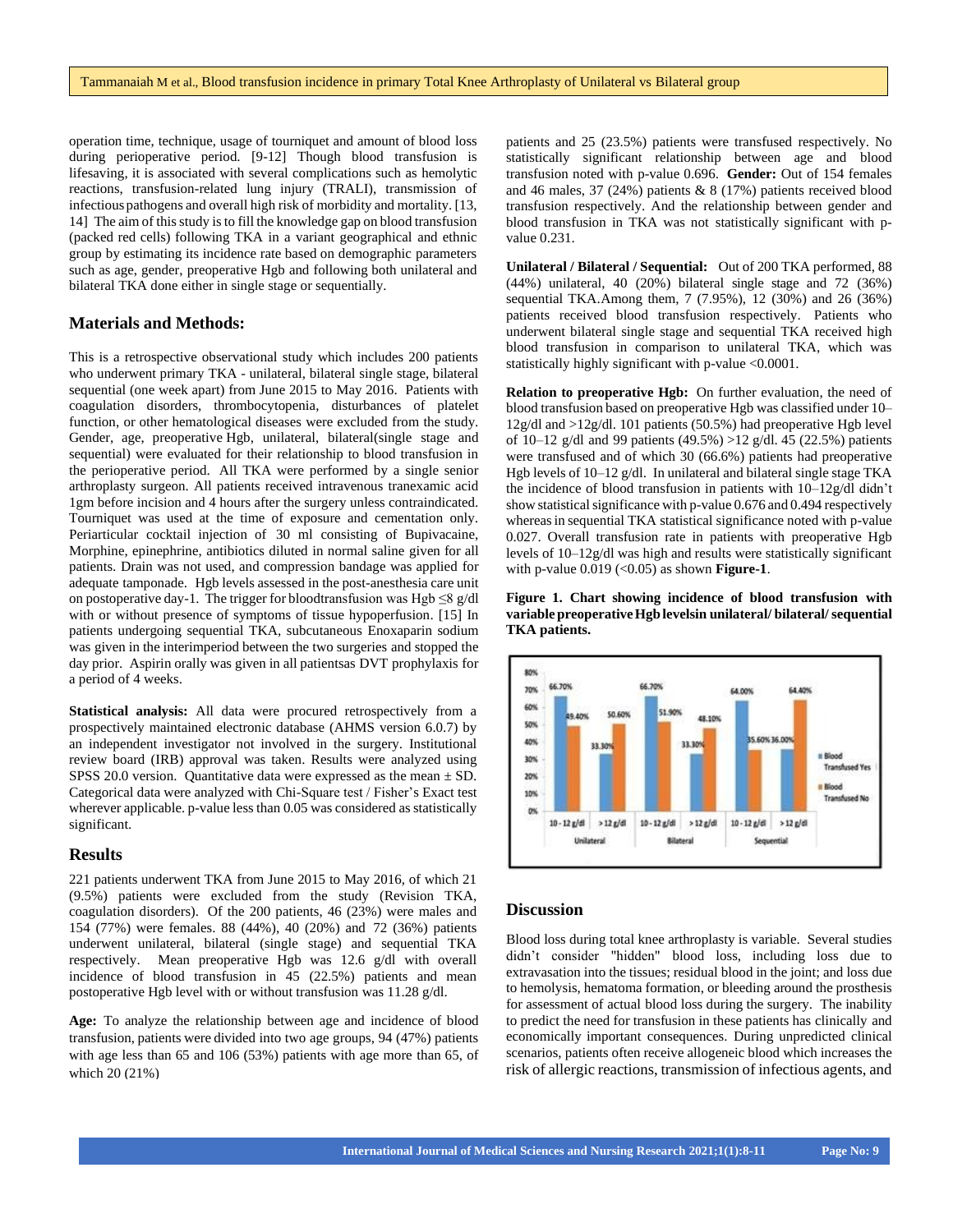immunomodulatory effects. Beirbaum et al [16] reported rates of 39% of TKA patients received transfusion and, in our study, the mean incidence of blood transfusion was 22.5%. There was no statistically significant relationship in specific age groups or gender who were transfused in unilateral or bilateral TKA. In one of the recent studies by Abdullah A. Al-Turkiet al [17] conducted in a tertiary care centre, Riyadh, Saudi showed high incidence of blood transfusion in older females with high BMI. In our study BMI was not included.

Beirbaum et al [16] prospectively evaluated the need for autologous or homologous blood transfusion in patients undergoing both Total hip arthroplasty and Total Knee arthroplasty based on preoperative Hgb level and found that patients with Hgb level less than 13gm/dl, particularly 10- 13 g/dl needed transfusion. Gerardo Alvarez-Uria et al [18] analyzed the prevalence of anemia in our geographical area and noted a mean haemoglobin concentration of 11.3g/dl. In our study group also >50% of patients had preoperative Hgb levels of 10–12g/dl and in turn the need for blood transfusion was high. David W. Fabi et al [19] retrospectively analyzed the complications rate of unilateral TKA and bilateral simultaneous TKA and found 4 times higher rate of single stage or sequential compared to unilateral TKA, blood transfusion in bilateral simultaneous TKA. In our study cohort also, blood transfusion rate was high in bilateral TKA done either single stage or sequential compared to unilateral TKA.

Joshua B. Holt et al [20] conducted a prospective study in which 488 patients underwent primary TKA with a multimodal, multidisciplinary approach to perioperative blood loss management and in turn reducing the blood transfusion which included preoperative hemoglobin optimization, minimization of perioperative blood loss and evidence-based transfusion guidelines. This approach was also substantiated by Sara Moráis et al [21] which also included femoral canal obturation; peri and intra-articular cocktail injection; and two doses of parenteral tranexamic acid (TXA). In our study group we also followed many of these protocols for reducing blood loss.

Complications like blood borne disease, allergic reaction, immunomodulatory reactions, post-operative infection, DVT post transfusion were also observed in the study group. Nicholas B. Frisch et al [22] reported DVT rate of 1.99% and deep surgical site infection (DSSI) rates of statistically higher in the transfused patients. Bierbaum et al [16] reported infection rates of 7% in transfused patients. But no such complications noted in our transfused patients. Though DVT prophylaxis was given in all patients, assessment of DVT in the form of ultrasound doppler was done only in symptomatic patients. Hence actual incidence of DVT or pulmonary embolism in asymptomatic patients not assessed.

#### **Conclusion**

In conclusion age and gender variability were not the major confounding factors for blood transfusion but low preoperative Hgb levels in between 10–12g/dl found in above half of our geographic population had increased incidence of blood transfusion. In comparison with unilateral vs bilateral, bilateral TKA done either single stage or sequential showed a higher incidence of blood transfusion and more significantly in the group with Hgb  $10 - 12g/dl$ .

**Acknowledgement:** The authors thank the participants, members of the Department of Orthopaedics and Anesthesia, Operation Theatre and Nursing staff for co-operating throughout the study period.

**Authors Contributions:** JTK, MT**:** Conception and design. JTK, MT, SPS: Acquisition of Data. SV, MT: Analysis and Interpretation of data. All authors-JTK, MT, NMTP, SPS, and SV: Drafting the article, revising it for Intellectual content. All authors were checked and approved of the final version of the manuscript.

Here, JTK-Jai Thilak Kailathuvalapil, MT-Madhusudhan Tammanaiah, NMTP-Nabeel Mohamed Therakka Parambil, SPS-Sujith Paliath Shaju and SV-Senthilvel Vasudevan.

**Source of funding:** We didn't get any types of financial support from our parent institution and any other financial organization.

**Conflict of Interest**: The authors declared no conflict of interest

#### **References:**

- 1. Kurtz S, Ong K, Lau E, Mowat F, Halpern M. Projections of primary and revision hip and knee arthroplastyin the United States from2005 to 2030. JBone Joint Surg 2007; 89(4):780-785. PMID: 17403800
- 2. Beswick AD, Wylde V, Gooberman-Hill R, Blom A, Dieppe P. What proportion of patientsreport long-term pain after total hip or knee replacement for osteoarthritis? A systematic review of prospective studies in unselected patients. BMJ Open 2012;2(1): e000435. PMID: 22357571
- 3. Januel JM, Chen G, Ruffieux C, Quan H, Douketis JD, Crowther MA, et al. Symptomatic in-hospital deep vein thrombosis and pulmonary embolism following hip and knee arthroplasty among patients receiving recommended prophylaxis: a systematic review. JAMA 2012; 307(3): 294-303. PMID: 22253396
- 4. Ritter MA, Harty LD, Davis KE, Meding JB, Berend ME. Predicting range of motion after total knee arthroplasty. Clustering, log-linear regression, and regression tree analysis. J Bone Joint Surg Am 2003; 85(7): 1278-1285. PMID:12851353
- 5. Burke DW, O'Flynn H. Primary total knee arthroplasty. In: Chapman MW, editor. Chapman's orthopedic surgery: 3<sup>rd</sup> edition. Lippincott Williams & Wilkins; Philadelphia: 2001:2870-2895.
- 6. Lotke PA, Faralli VJ, Orenstein EM, Ecker ML. Blood loss after total knee replacement. Effects of tourniquet release and continuous passive motion. J Bone Joint Surg Am. 1991; 73(7):1037-1040. PMID: 1874765
- 7. So-Osman C, Nelissen RGHH, Koopman-van Gemert AWMM, Kluyver E, Pöll RG, Onstenk R et al. Patient blood management in elective total hip and knee-replacement surgery (Part 1): A randomized controlled trial on erythropoietin and blood salvage as transfusion alternatives using a restrictive transfusion policy in erythropoietin-eligible patients. Anesthesiology 2014; 120(4):839-851. PMID: 24424070
- 8. Barr PJ, Donnelly M, Cardwell C, Alam SS, Morris K, Parker M, et. al. Driversof transfusion decision making and quality of the evidence in orthopedic surgery: a systematic review of the literature. Transfus Med Rev 2011;25(4):304–316. PMID: 21640550
- 9. Maxwell MJ, Wilson MJA. Complications of blood transfusion. Continuing Education in Anaesthesia Critical Care & Pain 2006; 6(6):225-229.<https://doi.org/10.1093/bjaceaccp/mkl053>